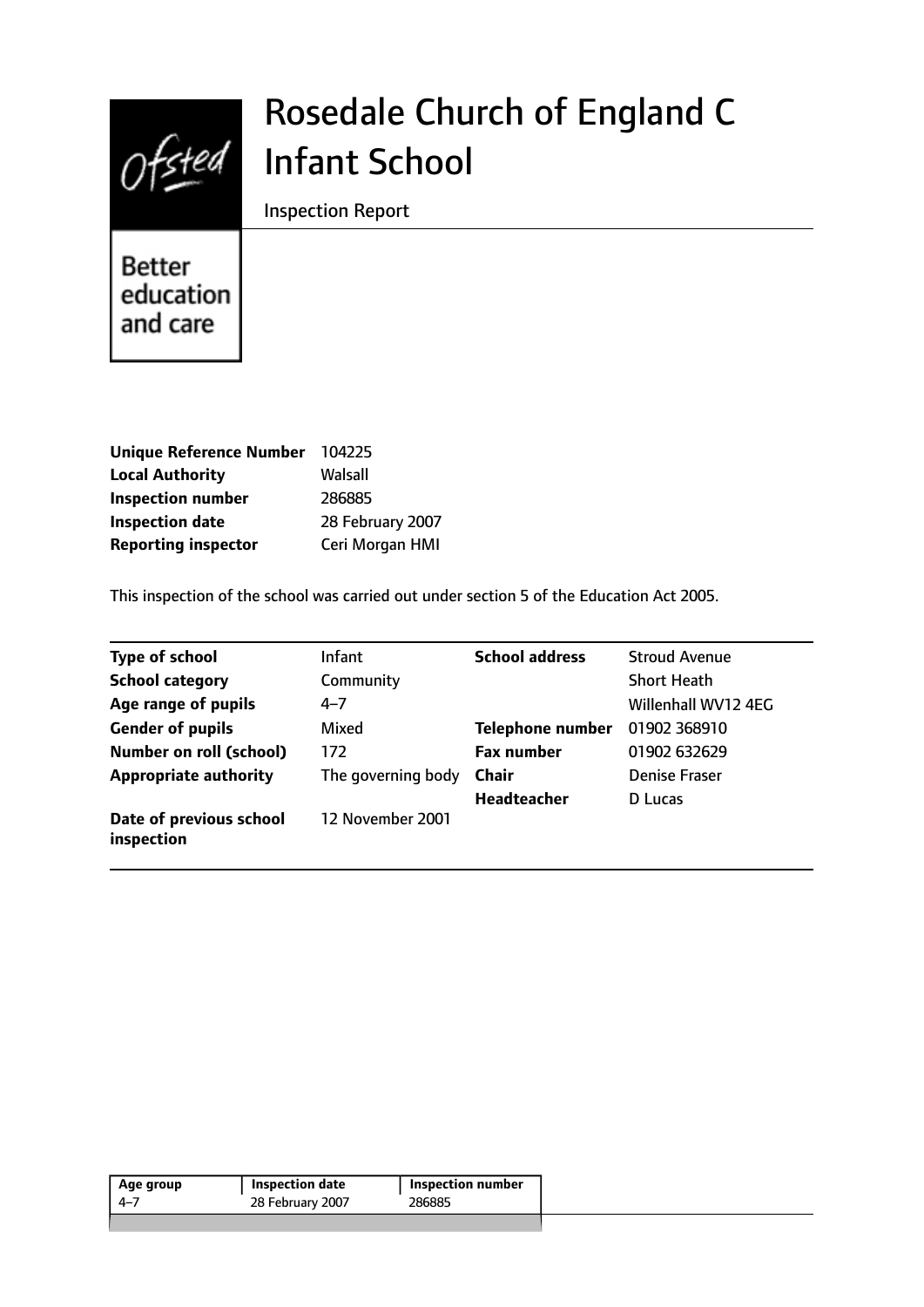© Crown copyright 2007

Website: www.ofsted.gov.uk

This document may be reproduced in whole or in part for non-commercial educational purposes, provided that the information quoted is reproduced without adaptation and the source and date of publication are stated.

Further copies of this report are obtainable from the school. Under the Education Act 2005, the school must provide a copy of this report free of charge to certain categories of people. A charge not exceeding the full cost of reproduction may be made for any other copies supplied.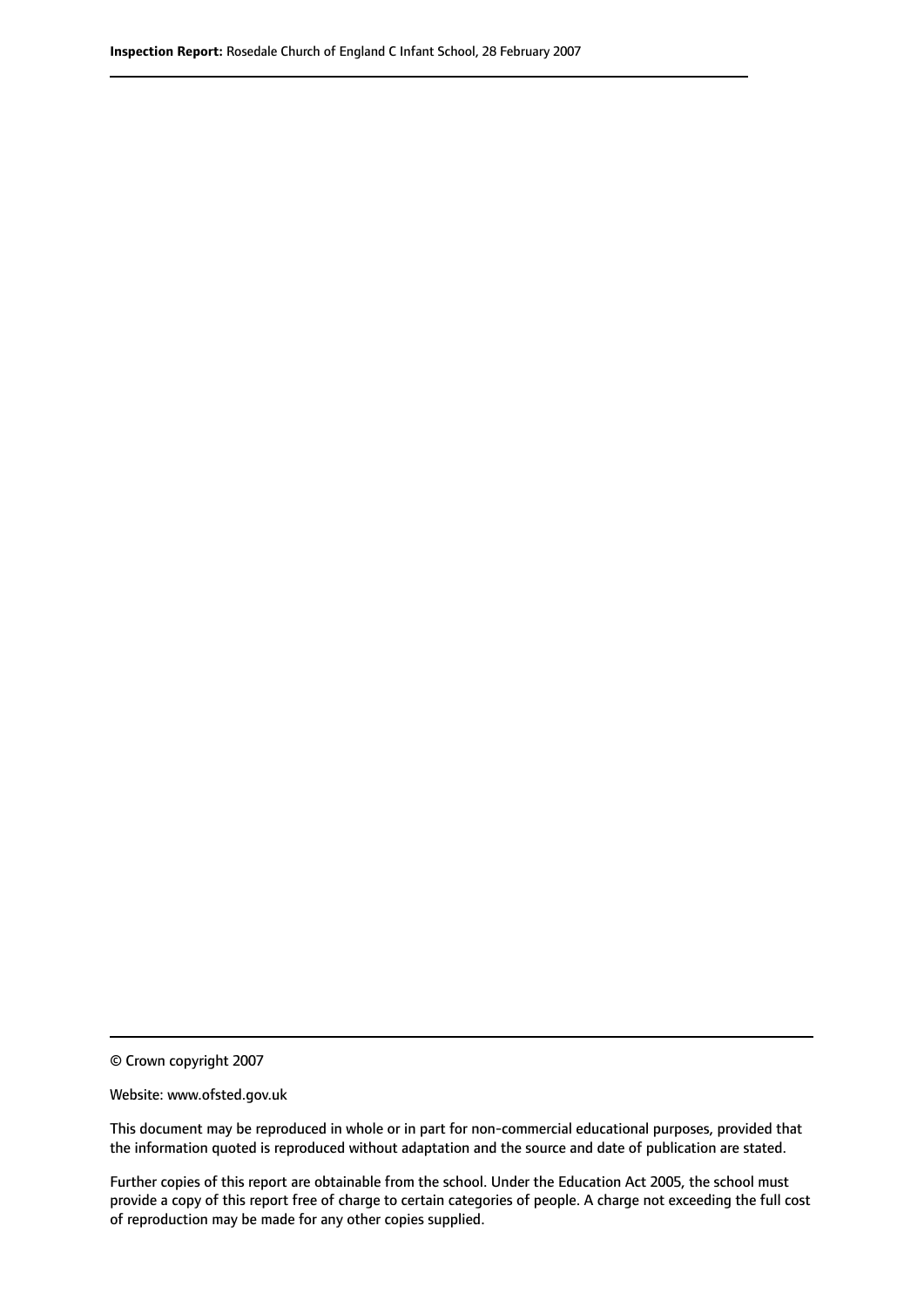# **Introduction**

The inspection was carried out by one of Her Majesty's Inspectors of Schools and one Additional Inspector.

# **Description of the school**

Rosedale is a smaller than average infant school which serves a mixed housing area. The majority of the pupils come from White British backgrounds. The proportion entitled to free school meals is below average as is the proportion with learning difficulties and disabilities. The school has recently federated with two other local schools and the executive headteacher of the federation had been in post for only eight weeks before the inspection. The school has been oversubscribed for some time.

#### **Key for inspection grades**

| Grade 1 | Outstanding  |
|---------|--------------|
| Grade 2 | Good         |
| Grade 3 | Satisfactory |
| Grade 4 | Inadequate   |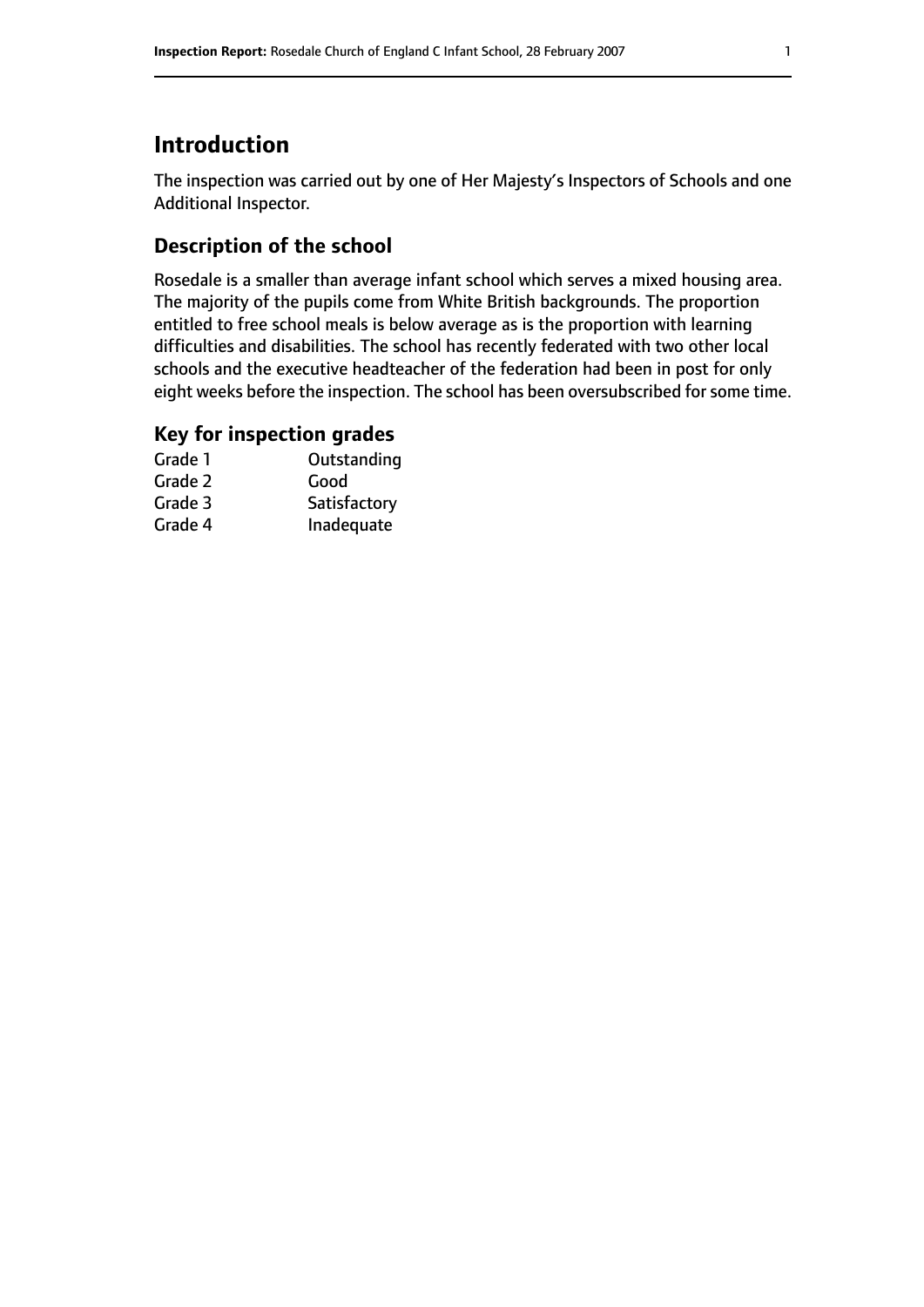# **Overall effectiveness of the school**

#### **Grade: 2**

Rosedale Infant School is a good school with outstanding features. It is a delight to visit. The personal development of each pupil, nurtured by all adults and other pupils in the school, is outstanding. Equally impressive is the care and support shown to all pupils by the staff. The thoughtful attention to detail in meeting every pupil's needs is exceptional. As a result pupils enjoy school to such an extent that parents say, 'I couldn't stop them coming even if I wanted to.' Parents are overwhelmingly appreciative of the high quality of education their children receive. They are right to think this.

The school is going through a period of change following federation with other local schools nearby. This means that some aspects of management are still to be settled, for example, how much time and exactly when the executive headteacher will be on site and how the management of Rosedale will be covered in her absence. The school is also aware that, although the progress made by pupils is good, some do even better than others. For example, the proportion of pupils reaching the higher levels in mathematics is below that doing so in reading and writing and girls tend to outperform boys, especially in writing. The school also recognises that standards in information and communication technology (ICT), although satisfactory, could be improved by more frequent access to computers.

Pupils make good progress during their time here and attain above average standards in most subjects. They make outstanding progress in their reading. This is mainly due to the very careful assessment of their needs being used effectively by teachers to plan pupils' work. There are very good relationships evident in school and a genuine sense of care which has instilled a calm, orderly and supportive ethos throughout. The attention to detail is a feature throughout the school and noticed by pupils who say, 'Our teachers always help us.'

The quality of teaching is good. During the inspection, teaching was never less than good and sometimes outstanding. In particular, the children in the Foundation Stage benefit from good teaching giving them a good start to their education and helping them to make good progress. Support staff contribute fully to this success and there are high expectations of what pupils can achieve in every class. Pupils respond well to this level of challenge and say they like hard work. Staff know the pupils very well and their assessment of pupils' progress is both accurate and rigorous. Marking is detailed, constructive and thorough and, as a result, pupils know what is expected of them. They respond well to the constant encouragement they are given. The 'Well Done' book records each individual pupil's achievements and pupils value this reward.

Leadership and management are good. In particular, the contribution of the deputy headteacher needs to be acknowledged. She ensures that staffing changes do not damage the education pupils receive and she has a detailed knowledge of the school's strengths and priorities. The monitoring of teaching and school planning is too informal, however, and the information gained is not yet used enough to decide future priorities.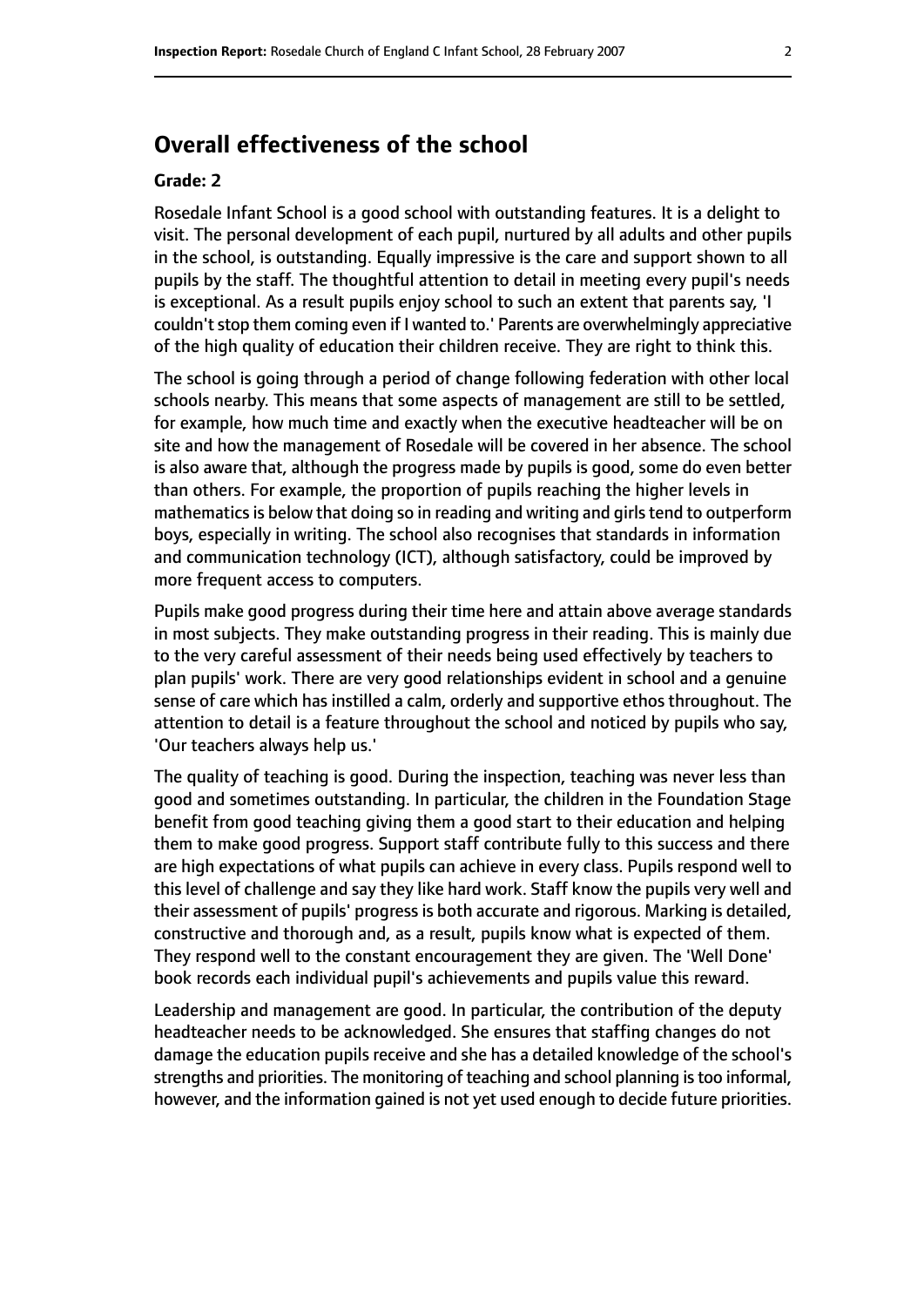#### **What the school should do to improve further**

- Increase the opportunities for pupils to use ICT in lessons.
- Ensure that information gained from the monitoring of teaching is used in school planning.
- Increase the proportion of pupils, especially boys, reaching the higher levels in mathematics and writing.

# **Achievement and standards**

#### **Grade: 2**

Achievement is good and standards are above average. Standards reached by children at age seven have been consistently well above the national average for some years now. Given the average starting point for many of the pupils this represents good progress. In reading, standards reached are particularly strong with a third of all pupils attaining the higher levels in 2006 and almost every pupil reaching at least the nationally expected level since 2004. The picture is also positive in writing and mathematics, although a smaller proportion go on to reach the higher levels in these subjects. Girls outperform boys in both mathematics and writing.

The school is aware that the average points score achieved by pupils aged seven has declined slightly in reading and mathematics since 2004, although it remains well above average. This is not the case in writing, where standards improved again in 2006 for most pupils. Standards in mathematics are generally below those in English, although even here they are above national averages.

Standards in other subjects, such as ICT, are more variable. However, in some subjects they are also good, such as art, a subject that required improvement in the previous inspection. Here, pupils complete an arts profile which illustrates good progress in using a wide range of techniques.

## **Personal development and well-being**

#### **Grade: 1**

Pupils' personal development and well-being are outstanding. Pupils enjoy the many exciting activities and good lessons, and behave exceptionally well. They help and support each other, both in the classroom and outside, as 'buddies', and carry out their 'monitor' responsibilities with enthusiasm. They are eager to learn, work independently, actively take part in lessons and show a very good level of maturity. Pupils are outstandingly aware of what constitutes a healthy lifestyle. They understand how to eat healthily and often choose fruit as a snack. Pupils have a good understanding of the need for exercise and most take advantage of the many physical activity clubs provided by the school. The school received a national award for encouraging active lifestyles in 2006.

The welcoming and caring ethos in school ensures pupils feel very safe and secure. Parents and pupils report that instances of bullying are very rare but they would trust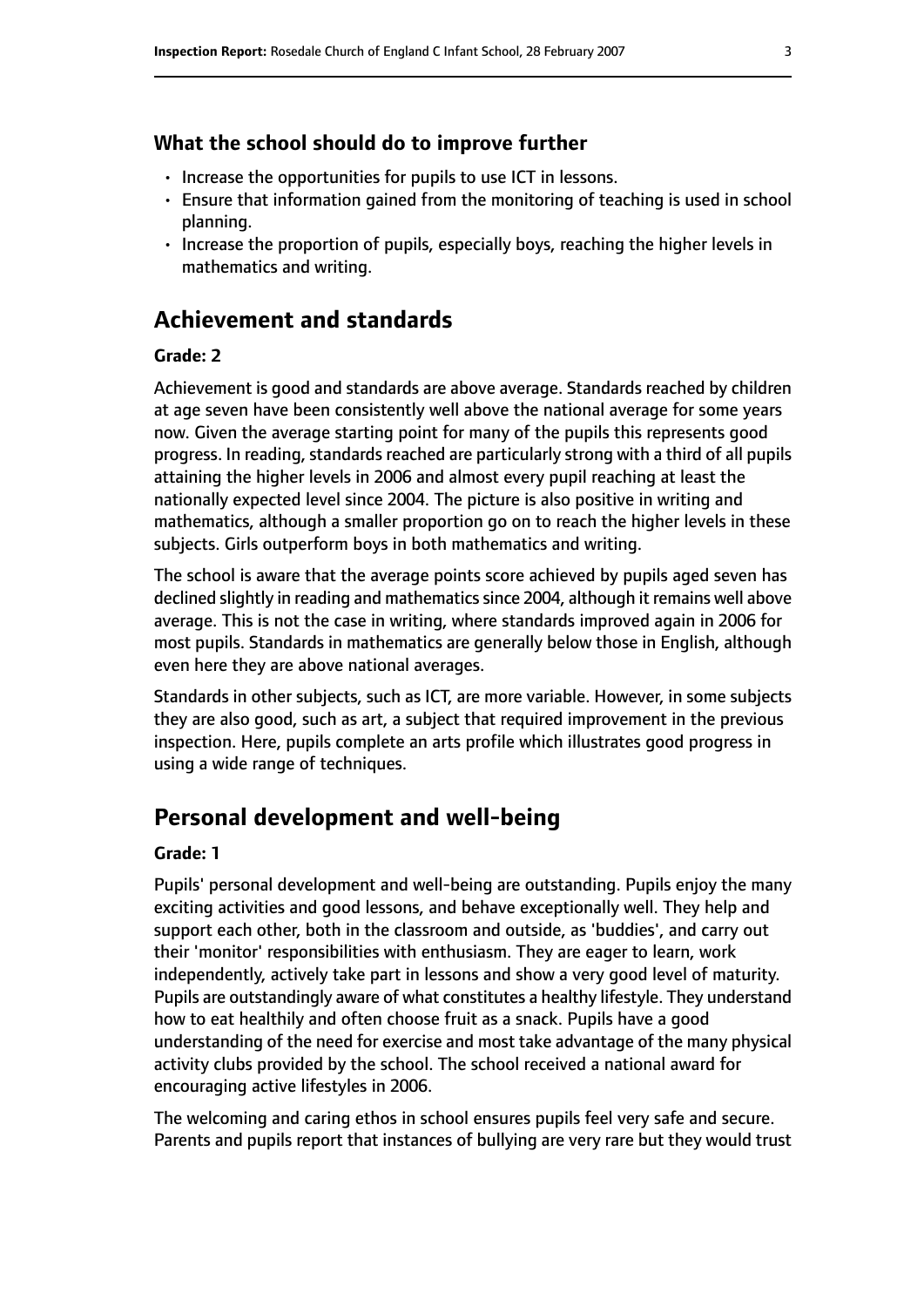the school to deal with them if needed. Attendance remains only average, although the pupils value the 'silver pencil' awarded for full attendance.

Pupils' spiritual, moral, social and cultural development is outstanding, although more could be done to give pupils a deeper understanding of the multicultural world they live in. Pupils know right from wrong and play very happily together. They show a good level of kindness and consideration, especially to the pupils with learning difficulties and disabilities in the school community. Many have learned how to use sign language, for example, to ensure all pupils are included in their games. During discussions in assembly and lessons pupils listen well to each other and have the confidence to voice their opinions.

Pupils make a good contribution to the community through the many activities which involve pupils performing, preparing 'harvest baskets', undertaking gardening projects and raising money for charities.

# **Quality of provision**

## **Teaching and learning**

#### **Grade: 2**

Teaching and learning are good. Lessons are planned very well and the purpose of the lessons is clearly understood by the pupils. Teachers assess learning in lessons well and amend the plan for the next lesson accordingly. Careful tracking of pupils' progress ensures that lessons are matched well to the needs of the pupils, although some pupils could attain even higher levels. Teachers and teaching assistants work together very well and ensure that careful attention is given to all pupils, especially those with learning difficulties and disabilities. Pupils are given many opportunities to develop their language and communication skills through paired discussion. In the best sessions teachers expect high standards of behaviour and use careful questioning. They maintain a brisk pace by using paired talk time well and short, frequently changed activities, which help to maintain enthusiasm and interest. In particular, teachers help pupils develop a rich vocabulary by insisting they use it precisely and accurately in speaking and writing.

#### **Curriculum and other activities**

#### **Grade: 2**

The curriculum is good. It provides rich opportunities for learning and helps pupils become confident individuals who achieve well and show exceptional care and respect for others. Lessons are planned well by teachers and teaching assistants. The importance placed upon group and paired work, especially talk time, helps pupils develop their language, vocabulary and social skills very well. Pupils speak highly of their art and produce some outstanding observational and collage work. The range of after school clubs on offer is exceptional and well attended and the use of visits and visitors adds to pupils' enjoyment. Strong links with the Church add to pupils' understanding of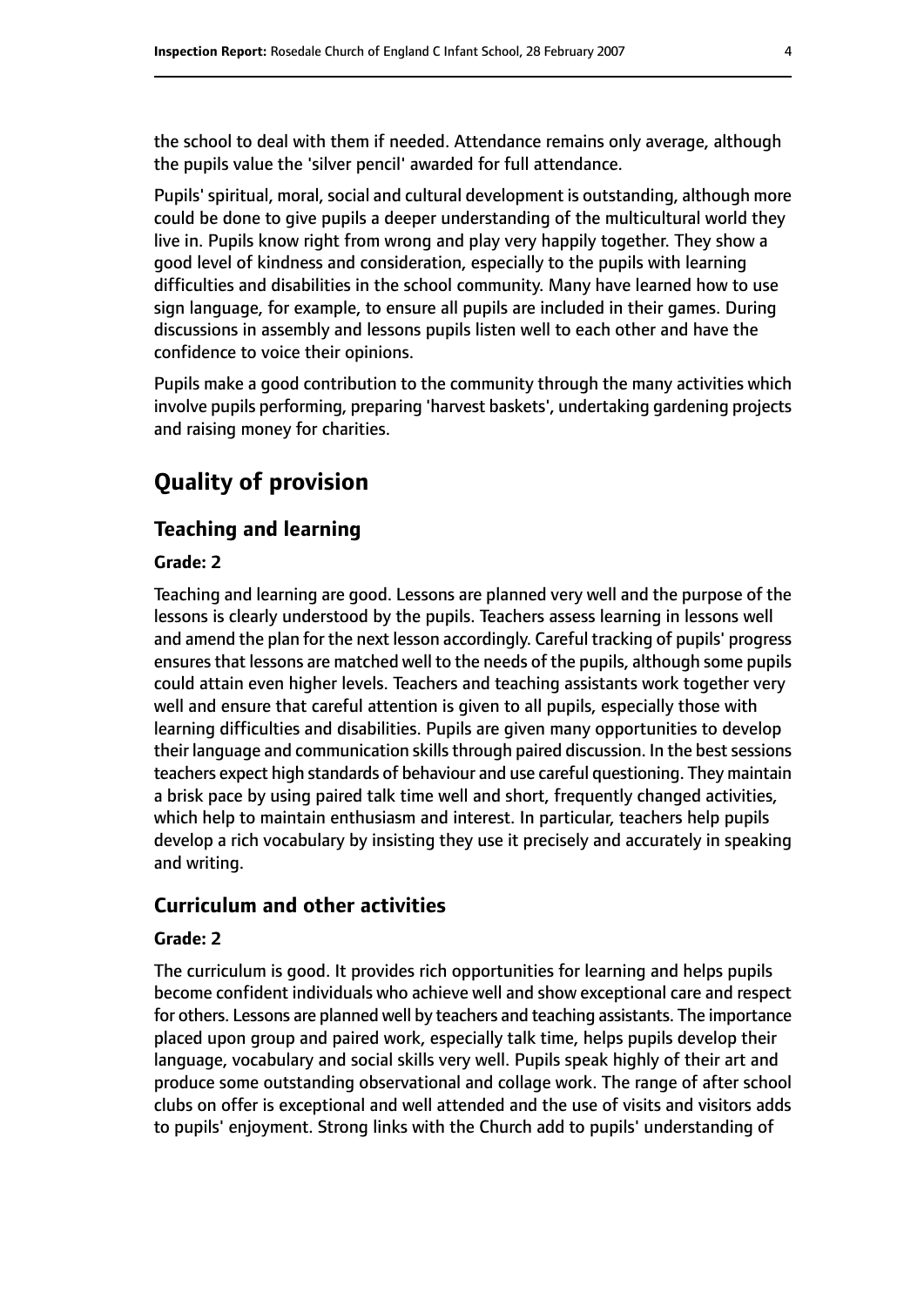the Christian faith. Some aspects of the ICT and design and technology curriculum could be improved. The curriculum in the Foundation Stage is good.

#### **Care, guidance and support**

#### **Grade: 1**

The quality of care, guidance and support for all pupils, including the most vulnerable, is outstanding. Every pupil is valued as an individual. The caring ethos of the school reflects the strong commitment of all the staff. Parents praise the caring support given to their children. One parent talking about her son said, 'Even when he's ill he still wants to come. I can't keep him away.' She added, 'Everyone is so caring and friendly.'

Pupils are set challenging targets and most achieve them. Teachers help pupils improve their work through good quality guidance in lessons and helpful marking. There are very effective links with external agencies. For example, the links with the psychological and inclusion services ensure that pupils with learning difficulties and disabilities are very well supported. Good basic literacy and numeracy skills along with strong local business links help ensure that pupils have a first rate grounding for their future economic well-being. Risk assessments are carefully attended to and child-protection arrangements are secure.

# **Leadership and management**

#### **Grade: 2**

The overall leadership of the school is entering a new phase following the appointment of an executive headteacher in January 2007. In a very short period she has won the confidence of the school community. She is very well supported in this by all the staff. There is a strong team approach to decision making and a very prompt and thoughtful response to any problems. The current school improvement plan, however, is not complete. It lacks opportunities for evaluation and all but the most rudimentary of targets. However, subject leaders, including those new to their role, have an accurate view of strengths and weaknesses in their subjects and an impressive sense of ambition. The quality of governance is outstanding. Governors are fully involved in the daily life of the school and have a detailed set of priorities. In particular they ensure that any changes made by the school are questioned and acted upon with the welfare of the pupils at the heart of their decisions. They ensure that every child continues to matter and are key to the good capacity to continue to improve, evident throughout the school.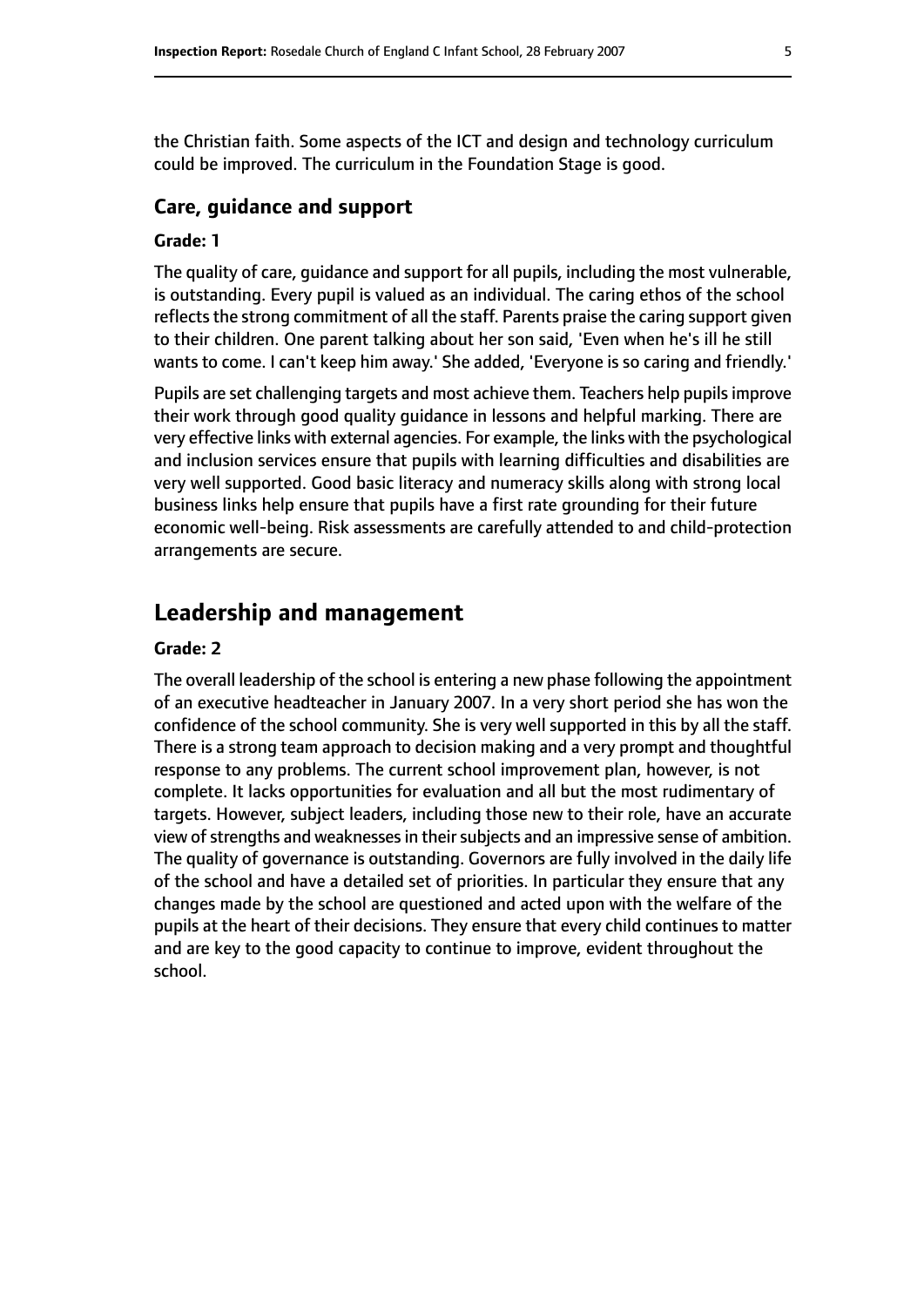**Any complaints about the inspection or the report should be made following the procedures set out inthe guidance 'Complaints about school inspection', whichis available from Ofsted's website: www.ofsted.gov.uk.**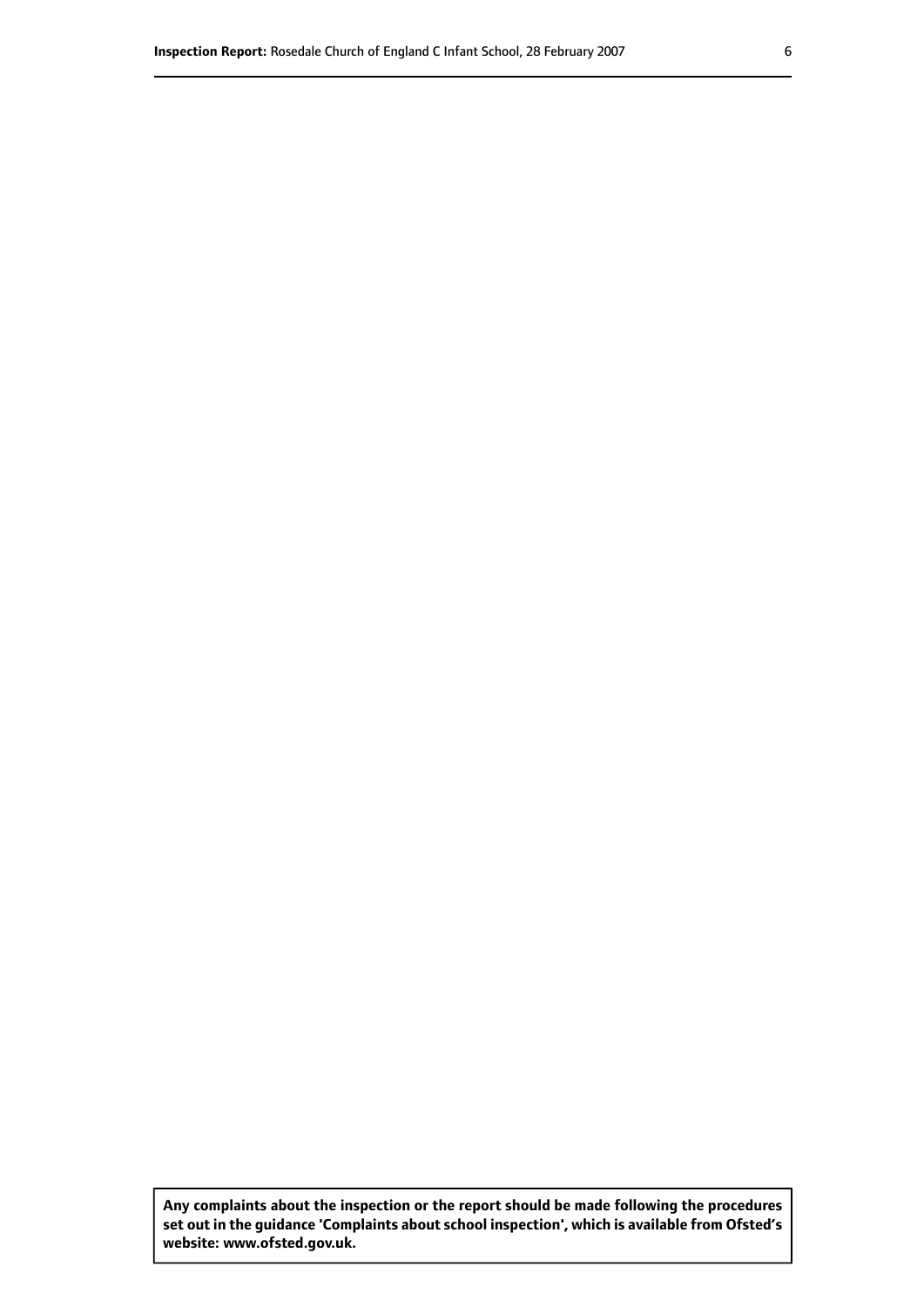# **Inspection judgements**

| Key to judgements: grade 1 is outstanding, grade 2 good, grade 3 satisfactory, and grade 4 | <b>School</b>  |
|--------------------------------------------------------------------------------------------|----------------|
| inadequate                                                                                 | <b>Overall</b> |

# **Overall effectiveness**

| How effective, efficient and inclusive is the provision of education, integrated<br>care and any extended services in meeting the needs of learners? |     |
|------------------------------------------------------------------------------------------------------------------------------------------------------|-----|
| How well does the school work in partnership with others to promote learners'<br>well-being?                                                         |     |
| The quality and standards in the Foundation Stage                                                                                                    |     |
| The effectiveness of the school's self-evaluation                                                                                                    |     |
| The capacity to make any necessary improvements                                                                                                      |     |
| Effective steps have been taken to promote improvement since the last<br>inspection                                                                  | Yes |

## **Achievement and standards**

| How well do learners achieve?                                                                               |  |
|-------------------------------------------------------------------------------------------------------------|--|
| The standards <sup>1</sup> reached by learners                                                              |  |
| How well learners make progress, taking account of any significant variations between<br>groups of learners |  |
| How well learners with learning difficulties and disabilities make progress                                 |  |

## **Personal development and well-being**

| How good is the overall personal development and well-being of the                                               |  |
|------------------------------------------------------------------------------------------------------------------|--|
| learners?                                                                                                        |  |
| The extent of learners' spiritual, moral, social and cultural development                                        |  |
| The behaviour of learners                                                                                        |  |
| The attendance of learners                                                                                       |  |
| How well learners enjoy their education                                                                          |  |
| The extent to which learners adopt safe practices                                                                |  |
| The extent to which learners adopt healthy lifestyles                                                            |  |
| The extent to which learners make a positive contribution to the community                                       |  |
| How well learners develop workplace and other skills that will contribute to<br>their future economic well-being |  |

# **The quality of provision**

| How effective are teaching and learning in meeting the full range of the<br>  learners' needs?                      |  |
|---------------------------------------------------------------------------------------------------------------------|--|
| $\mid$ How well do the curriculum and other activities meet the range of needs<br>$\mid$ and interests of learners? |  |
| How well are learners cared for, guided and supported?                                                              |  |

**Annex A**

 $^1$  Grade 1 - Exceptionally and consistently high; Grade 2 - Generally above average with none significantly below average; Grade 3 - Broadly average to below average; Grade 4 - Exceptionally low.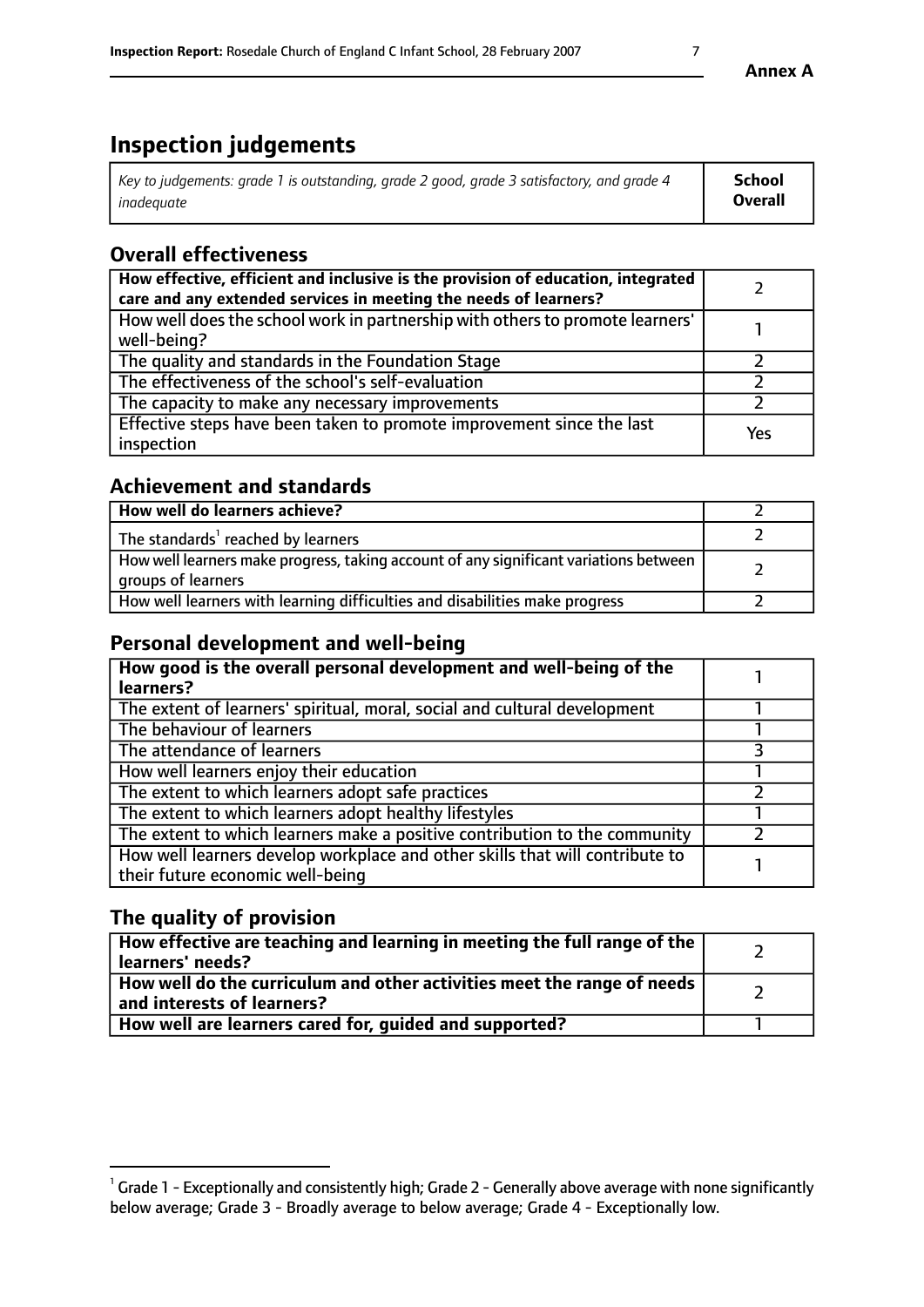# **Leadership and management**

| How effective are leadership and management in raising achievement<br>and supporting all learners?                                              |               |
|-------------------------------------------------------------------------------------------------------------------------------------------------|---------------|
| How effectively leaders and managers at all levels set clear direction leading<br>to improvement and promote high quality of care and education |               |
| How effectively performance is monitored, evaluated and improved to meet<br>challenging targets                                                 |               |
| How well equality of opportunity is promoted and discrimination tackled so<br>that all learners achieve as well as they can                     |               |
| How effectively and efficiently resources, including staff, are deployed to<br>achieve value for money                                          | $\mathcal{P}$ |
| The extent to which governors and other supervisory boards discharge their<br>responsibilities                                                  |               |
| Do procedures for safeguarding learners meet current government<br>requirements?                                                                | <b>Yes</b>    |
| Does this school require special measures?                                                                                                      | <b>No</b>     |
| Does this school require a notice to improve?                                                                                                   | <b>No</b>     |